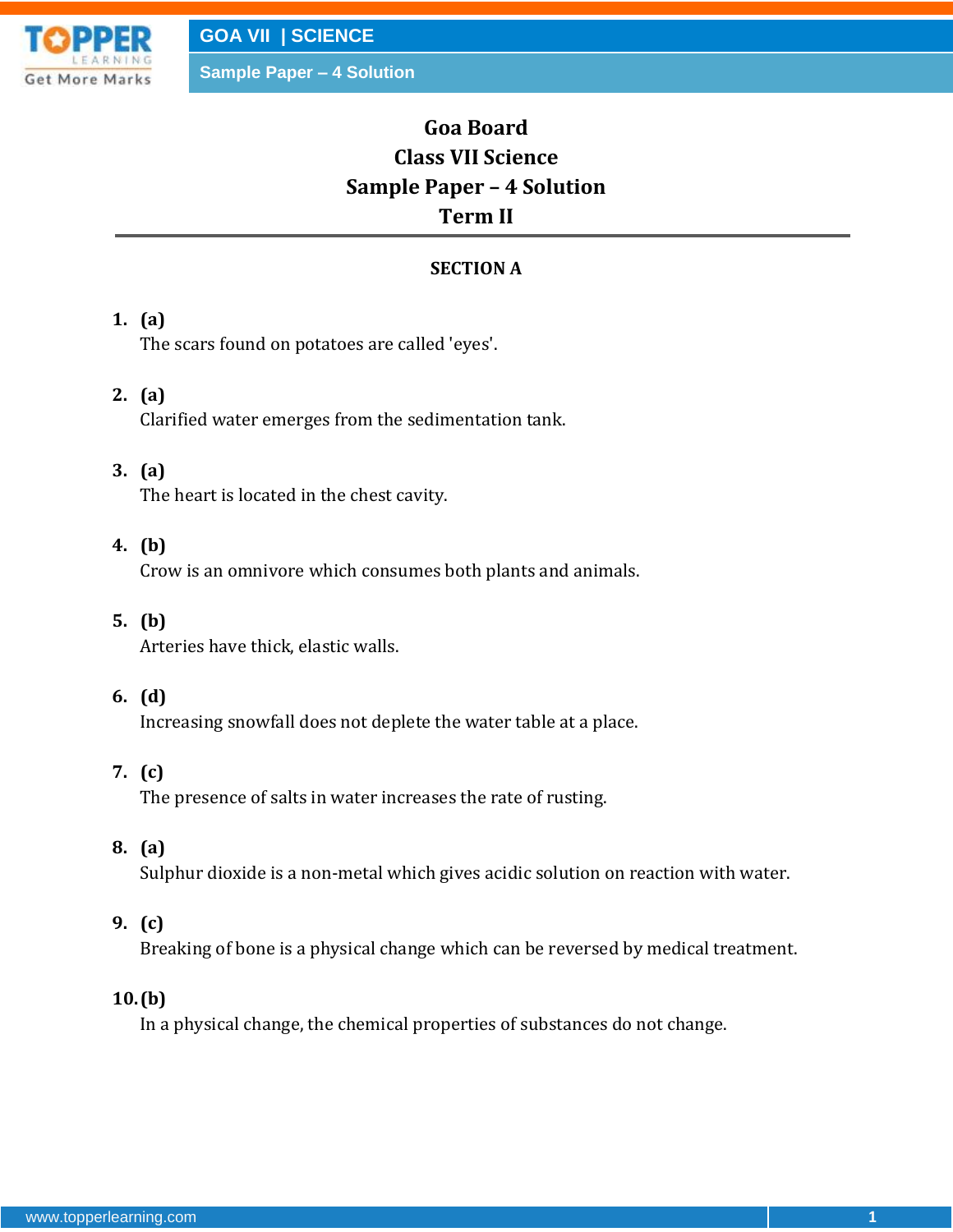

# **11.(c)**

In Process 1, the size and shape of the potato change. Hence, it is a physical change as no new substance is formed. In Process 2, frying changes the taste, colour and texture of the potato. Therefore, it is a chemical change.

# **12.(b)**

In addition to new products, a chemical change is accompanied by emission or absorption of heat and light, sound production, change in odour and colour, and liberation of gas.

# **13.(d)**

A physical change involves a change in physical properties of a substance such as state, shape, size and colour. No new substance is formed. Also, most of the physical changes are reversible.

# **14.(d)**

The symbol represents that the switch is in the OFF condition.

# **15.(a)**

A fuse should have a low melting point and high resistance.

# **16.(d)**

A gas oven does not use electromagnets.

# **17.(c)**

The speed of light in vacuum is  $3 \times 10^8$  m/s.

# **18.(b)**

Plane mirrors form virtual images which cannot be projected on a screen.

# **19.(d)**

The image formed by a convex mirror is always virtual and erect irrespective of the position of the object.

# **20.(b)**

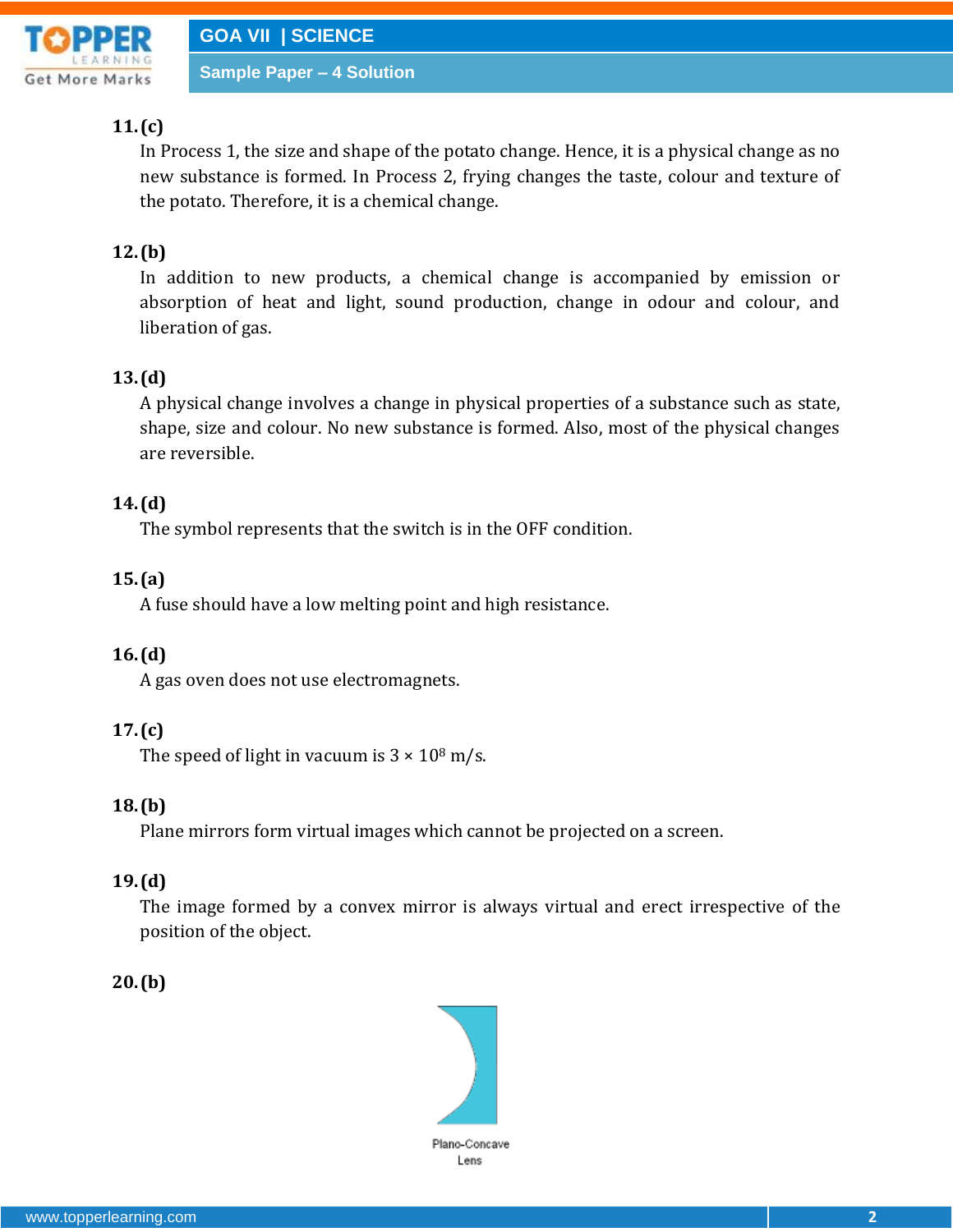

### **SECTION B**

**21.**No. The trees and animals would vary in different forests.

This is because of the different climatic conditions prevailing in different forests. Hence, the types of trees and other plants and the types of animals differ from forest to forest.

### **22.**

- (i) People waste water while brushing or shaving.
- (ii) Water flowing from taps while bathing for a long time.
- (iii) Leaking taps.
- (iv) Wasting water while washing utensils and clothes.
- **23.**We should plant eucalyptus trees all along sewage ponds. These trees absorb all surplus wastewater rapidly and release pure water vapour in the atmosphere.
- **24.**Urine is excreted through the urinary opening at the end of a muscular tube called urethra.

#### **25.**

- (a) Rotting of apple is a chemical change.
- (b) Inflation of tyre is a physical change and can be reversed.
- **26.**Both air and moisture are required for the process of rusting. The amount of moisture present in the air of a coastal area is more than that in the air of deserts. In a desert area, the amount of moisture is very less. Therefore, the rusting of iron objects is faster in coastal areas than in deserts.

### **27.**

- (i) Physical change
- (ii) Chemical change
- (iii) Chemical change
- (iv) Physical change
- **28.**If the filament of the bulb is broken, then the circuit would be incomplete and the bulb will not glow.
- **29.**The image produced by a plane mirror is always erect and is of the same size as that of the object.
- **30.**When electric current passes through a wire, it behaves like a magnet. This is called magnetic effect of electric current.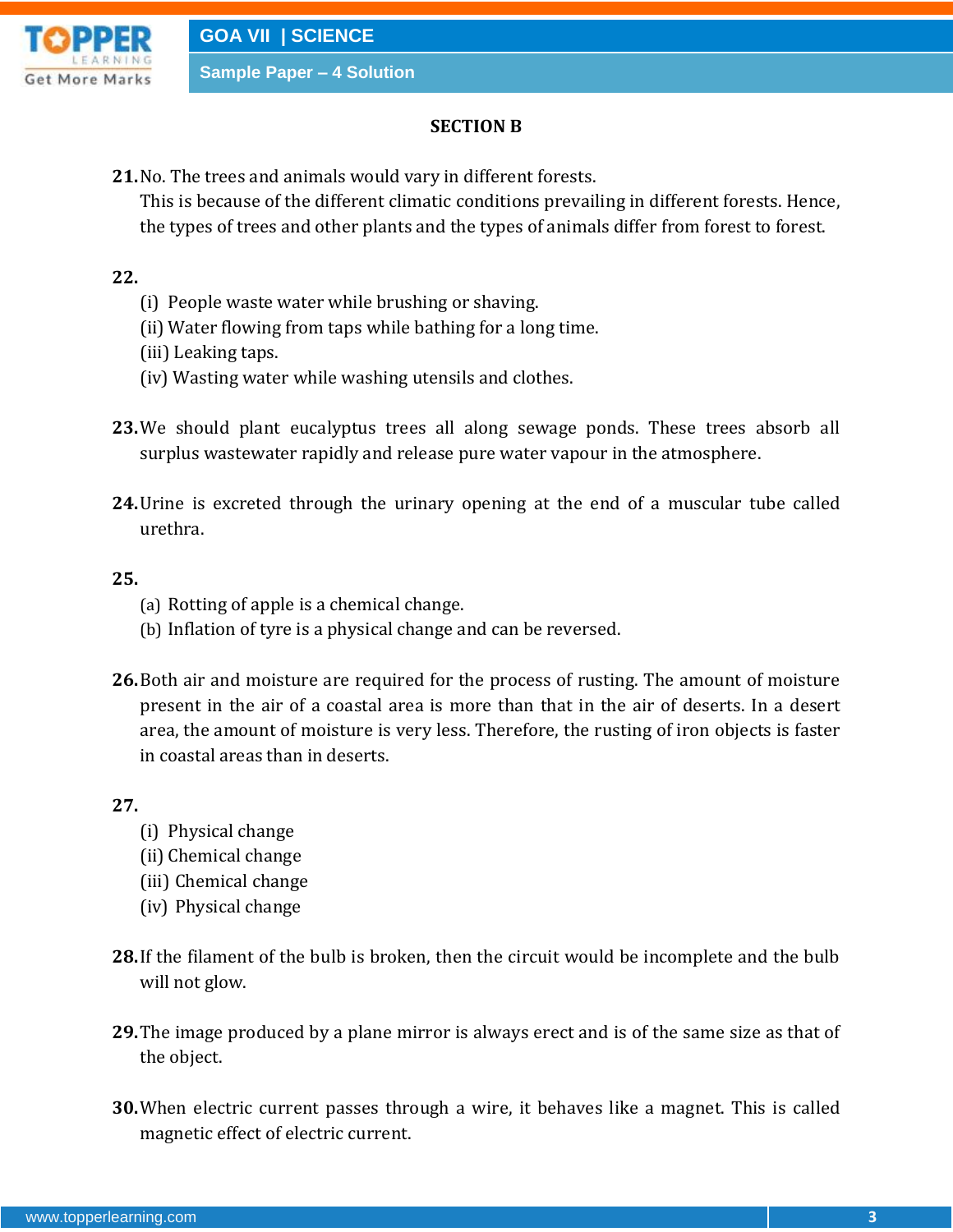

# **32.**

(a)

- (i) Plants produced by vegetative propagation take less time to grow.
- (ii) These plants bear flowers and fruits earlier than those produced from seeds.
- (iii) The new plants are exact copies of the parent plant.
- (b) Multiple fission is the splitting of a cell into more than two cells of the same type, whereas binary fission involves the splitting of a cell into two cells of the same type.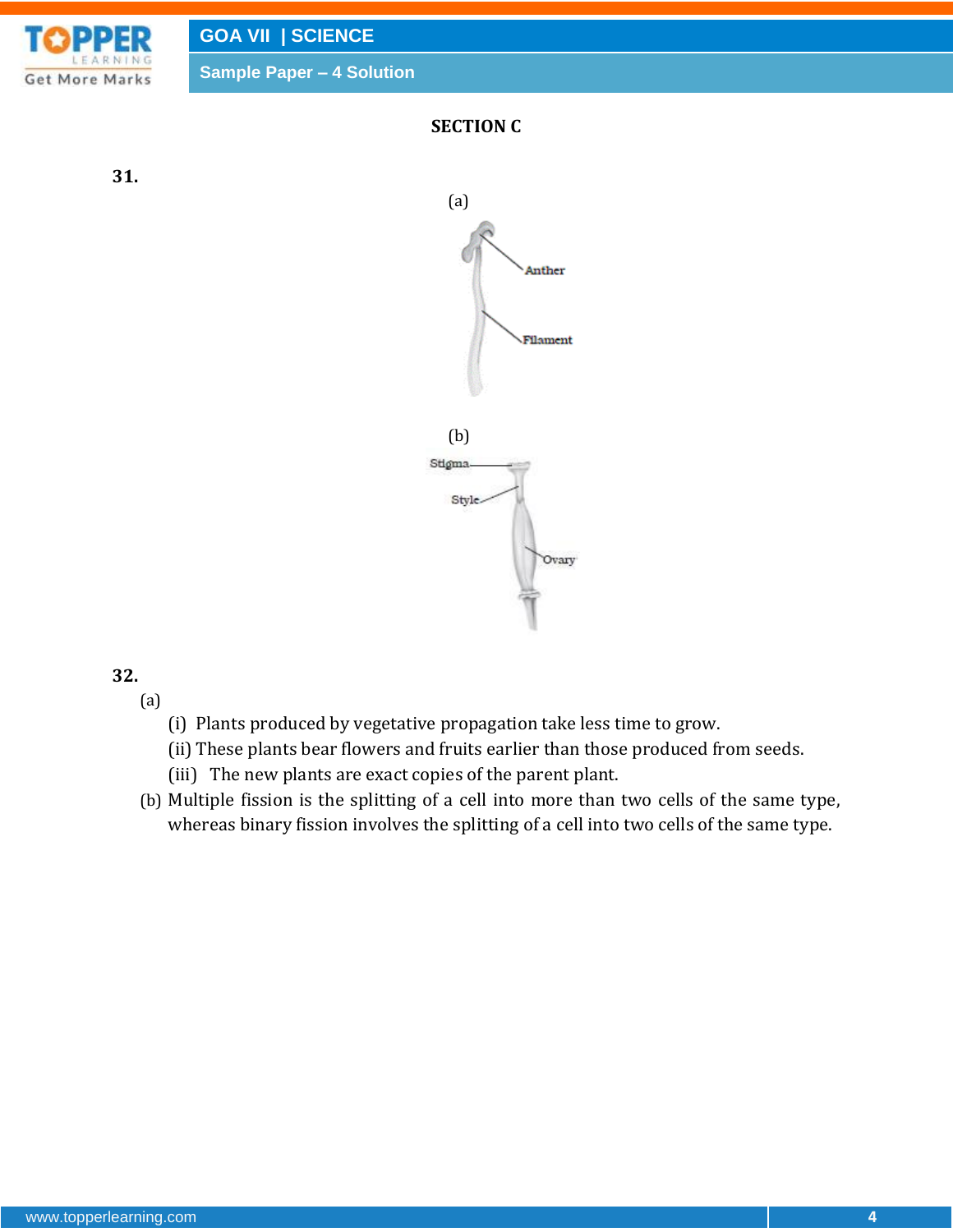

# (label any 6 of these)

(b) The heart beats continuously to act as a pump for the transport of blood throughout the body.

#### **34.**

(a) Transpiration is the evaporation of water from the aerial parts of plants, especially from leaves in the atmosphere.

Importance:

- (i) It generates a force due to which water absorbed by roots is pulled upwards to the aerial parts of the plant.
- (ii) Transpiration also helps in cooling the plant.

Right ventricle

(b) The figure shows the experimental setup for demonstrating the transport of water through cells.

#### **35.**

- (i) M is iron.
- (ii) N is copper sulphate solution.
- (iii) O is iron sulphate solution.

(iv) P is copper.

Nails are usually made of a metal like iron; hence, M is iron. Iron on reacting with bluecoloured copper sulphate solution forms iron sulphate solution which is green. Copper after being displaced from copper sulphate gets deposited on the iron object.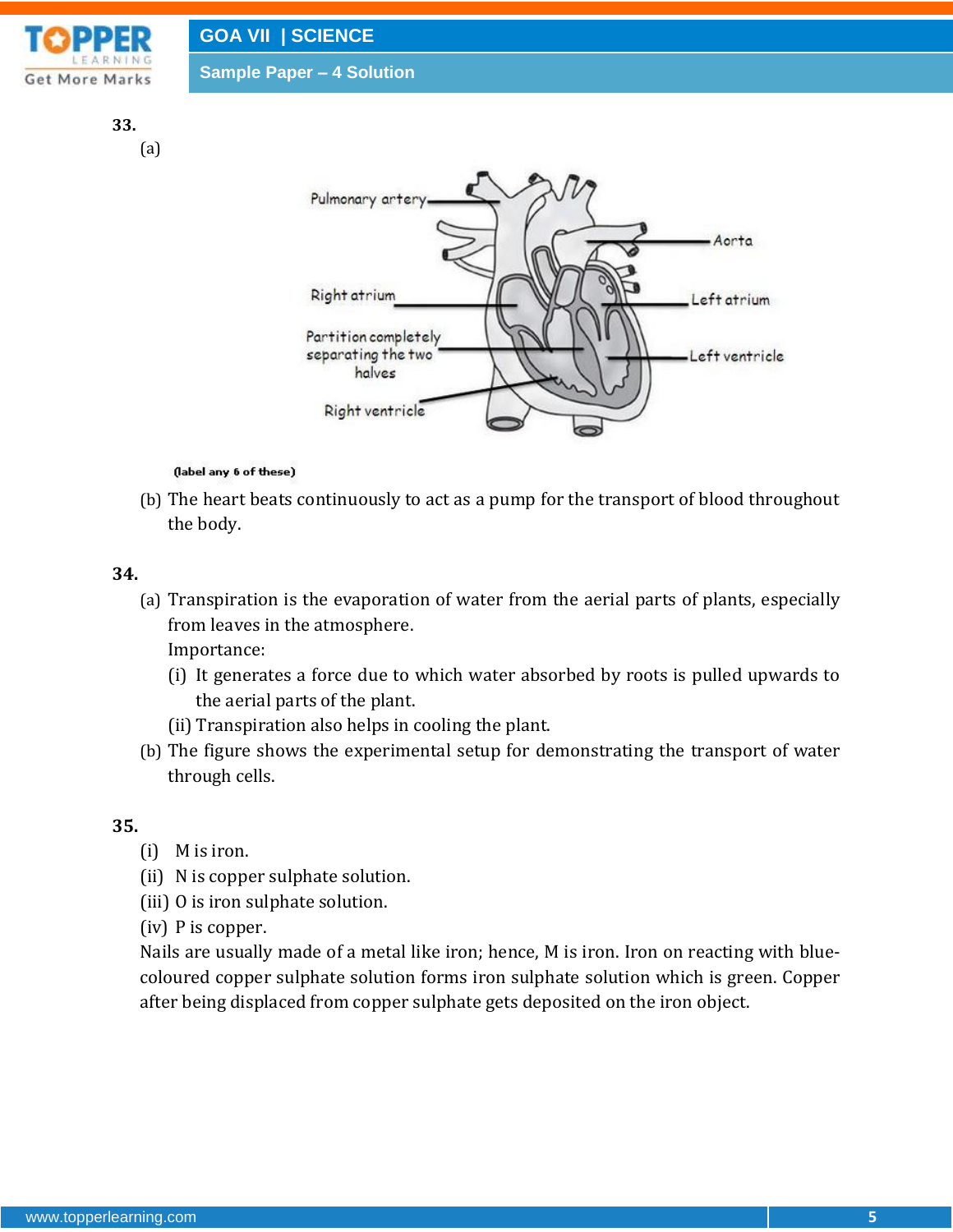

### **36.**

- (i) We know that ships are made of iron and steel, and a part of them always remains under water. The part of the ship above the water remains continuously in contact with water droplets. Moreover, seawater contains many salts. The presence of salt in seawater speeds the process of rust formation. Therefore, ships get damaged due to rusting despite being painted. Thus, a fraction of the ship's iron has to be replaced every year.
- (ii) Iron objects such as railings, window grills, iron bridges, railway coaches, buses and bodies of cars are painted in order to protect them from rusting.

### **37.**

- (a) The rusting of iron is faster in coastal areas because the air at those places contains more water vapour, i.e. the air has high moisture content.
- (b) **Aim:** Experiment to show that rusting of iron requires both air and water.

### **Procedure:**

- i. Take three test tubes and place some iron nails in each of them.
- ii. Name the three test tubes A, B and C.
- iii. Pour water in test tube A in such a manner that half part of the nails sink in water and then close the test tube with a rubber cork.
- iv. Add boiled distilled water in test tube B so that the nails sink completely, and add about 1 ml of oil. Close this test tube also with a rubber cork.
- v. In test tube C, add little powder of anhydrous calcium chloride and close it with a rubber cork.
- vi. By doing this, the nails in test tube A are in contact with both air and water.
- vii. In test tube B, the nails are in contact with water only; they do not get air.
- viii. In test tube C, anhydrous calcium chloride is present, which is a moistureabsorbing substance (hygroscopic), and so only dry air is present in test tube C.
- ix. Observe the nails in all the three test tubes after a few days.

# **Observation and conclusion:**

- i. On observation, we find that the nails kept in test tube A are corroded. A reddish brown rust is seen on the surface of the iron nails kept in the presence of both air and water.
- ii. The nails kept in test tube B do not get corroded. Boiled distilled water does not contain any dissolved air or oxygen. A layer of oil is put in the boiled distilled water in the test tube to prevent outside air from mixing with it. This shows that rusting of iron does not take place in water alone.
- iii. In test tube C, there is no rust on the surface of the iron nails. This shows that the rusting of iron does not take place in air alone.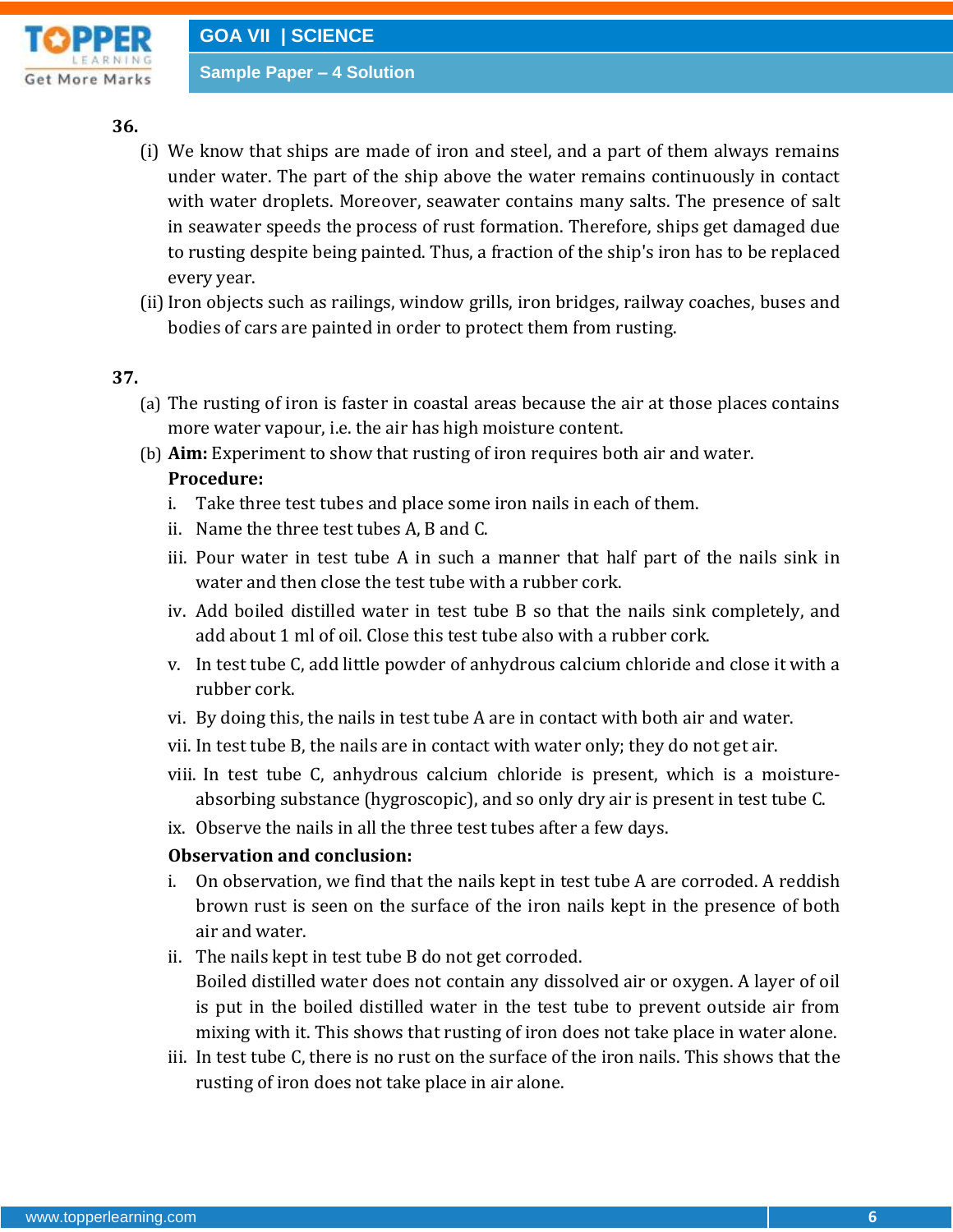

#### **38.**

- (a) The given figure is an electromagnet. We should not switch on the current for more than a few seconds through an electromagnet because the electromagnet weakens the cell quickly if left connected.
- (b) The short-circuiting may occur due to the touching of a live wire and a neutral wire directly. Overloading may be due to the flow of excessive current when many devices are connected to a single socket.

#### **39.**

- (a) A concave mirror produces a magnified and diminished image of an object, whereas a convex mirror always produces a diminished image of an object.
- (b) The concave mirrors are used as shaving mirrors because when the face is held within the focus of a concave mirror then an enlarged image of the face is seen in the concave mirror.

### **40.**

- (a) A diagram which tells us how the various components in a circuit have been connected by using the electrical symbols of the components is called a circuit diagram. We usually represent an electric circuit by its circuit diagram because it is much easier to draw a circuit diagram by using symbols.
- (b) The magnets whose magnetism can be turned on or off when desired are called electromagnets.

#### **SECTION D**

#### **41.**

- (a) Flowers are very colourful and fragrant so as to attract insects. Insects are very important in bringing about pollination. Insects visit flowers and carry away pollen on their bodies. When they visit another flower of the same kind, some of the pollen land on the stigma of that flower and bring about pollination.
- (b)
	- (i) Flowers which contain only the pistil or only stamens are called unisexual flowers.
	- (ii) Flowers which contain both stamens and a pistil are called bisexual flowers.

### **42.**

- (a) Each heartbeat generates one pulse in the arteries. The pulse rate indicates the rate of heartbeat.
- (b) The deoxygenated blood from different parts of the body enters the right auricle and is sent to the right ventricle. From here, the blood is pumped through the pulmonary artery to the lungs for reoxygenation. In the lungs, the deoxygenated blood gives up carbon dioxide and absorbs oxygen from the inhaled air.